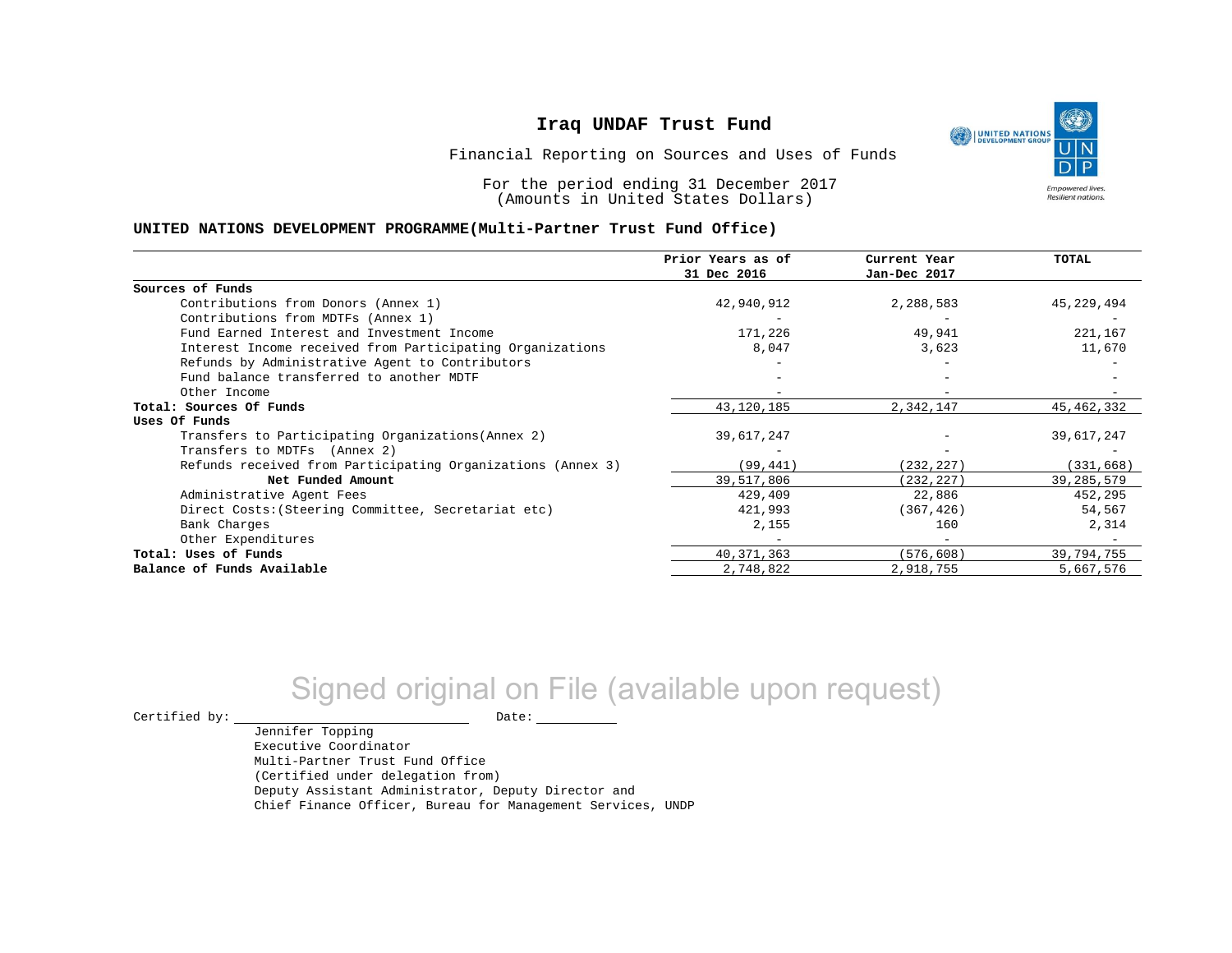

Financial Reporting on Sources and Uses of Funds

For the period ending 31 December 2017 (Amounts in United States Dollars)

#### **UNITED NATIONS DEVELOPMENT PROGRAMME(Multi-Partner Trust Fund Office)**

**Annex - 1: Contributions**

|                                | Prior Years as of | Current Year             | TOTAL      |
|--------------------------------|-------------------|--------------------------|------------|
|                                | 31 Dec 2016       | Jan-Dec 2017             |            |
| From Contributors              |                   |                          |            |
| CANADIAN INTERNATIONAL DEVELOP | 2,787,316         | 208,945                  | 2,996,261  |
| GOVERNMENT OF AUSTRALIA        | 1,383,708         | 103,727                  | 1,487,435  |
| GOVERNMENT OF BELGIUM          | 57,726            | 4,327                    | 62,053     |
| GOVERNMENT OF DENMARK          | 9,830,594         | 40,652                   | 9,871,246  |
| GOVERNMENT OF FINLAND          | 336,501           | 25,225                   | 361,726    |
| GOVERNMENT OF GREECE           | 158,618           | 11,890                   | 170,508    |
| GOVERNMENT OF ICELAND          | 21,849            | 1,638                    | 23,487     |
| GOVERNMENT OF INDIA            | 218,493           | 16,379                   | 234,872    |
| GOVERNMENT OF IRELAND          | 53,592            | 4,017                    | 57,609     |
| GOVERNMENT OF ITALY            | 1,714,375         | 128,514                  | 1,842,889  |
| GOVERNMENT OF JAPAN            | 15,773,026        | 1,182,391                | 16,955,417 |
| GOVERNMENT OF KUWAIT           | 218,493           | 16,379                   | 234,872    |
| GOVERNMENT OF LUXEMBOURG       | 101,333           | 7,596                    | 108,929    |
| GOVERNMENT OF NETHERLANDS      | 292,649           | 21,938                   | 314,587    |
| GOVERNMENT OF NEW ZEALAND      | 147,039           | 11,022                   | 158,062    |
| GOVERNMENT OF NORWAY           | 306,296           | 22,961                   | 329,257    |
| GOVERNMENT OF OATAR            | 218,493           | 16,379                   | 234,872    |
| GOVERNMENT OF REPUBLIC OF KORE | 917,670           | 68,791                   | 986,461    |
| GOVERNMENT OF SPAIN            | 4,071,537         | 305,214                  | 4,376,751  |
| GOVERNMENT OF TURKEY           | 393,287           | 29,482                   | 422,769    |
| SWEDISH INT'L DEVELOPMENT COOP | 3,235,091         | 44,736                   | 3,279,827  |
| The Scottish Goverment         | 484,731           | $\overline{\phantom{m}}$ | 484,731    |
| USAID                          | 218,493           | 16,379                   | 234,872    |
| Total: Contributions           | 42,940,912        | 2,288,583                | 45,229,494 |

<u>rotal: Contributions</u> Signed original on File (available upon request) and the set of the Signed original on File (available upon request)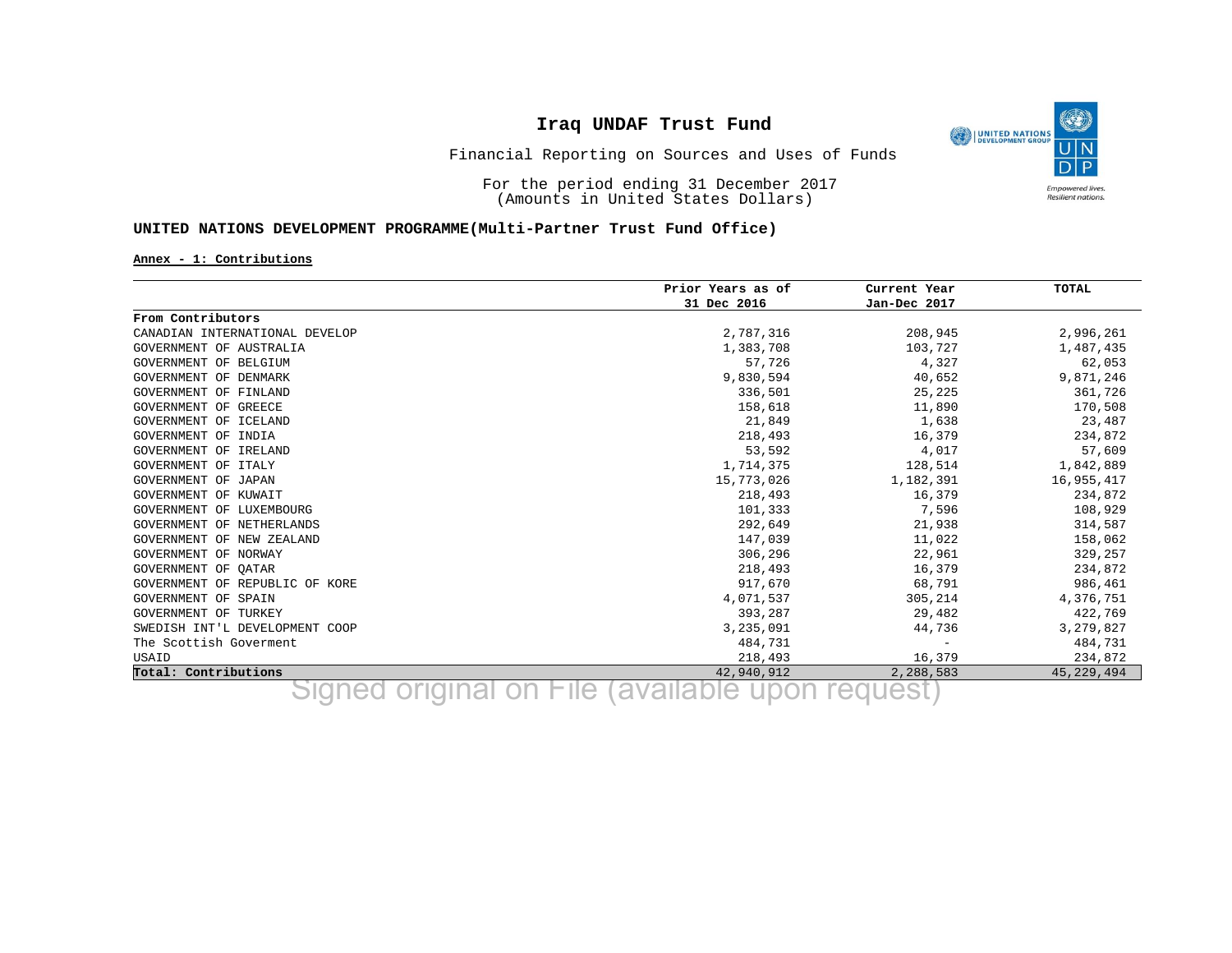

Financial Reporting on Sources and Uses of Funds

For the period ending 31 December 2017 (Amounts in United States Dollars)

#### **UNITED NATIONS DEVELOPMENT PROGRAMME(Multi-Partner Trust Fund Office)**

**Annex - 2: Transfers**

|                                | Prior Years as of | Current Year                 | TOTAL       |
|--------------------------------|-------------------|------------------------------|-------------|
|                                | 31 Dec 2016       | Jan-Dec 2017                 |             |
| To Participating Organizations |                   |                              |             |
| ESCWA                          | 717,608           | $\overline{\phantom{m}}$     | 717,608     |
| FAO                            | 140,000           | -                            | 140,000     |
| UNDP                           | 20,522,086        | 421,993                      | 20,944,079  |
| UNEP                           | 140,000           | $\overline{\phantom{m}}$     | 140,000     |
| UNESCO                         | 2,932,229         | $\overline{\phantom{m}}$     | 2,932,229   |
| UNFPA                          | 2,161,094         | $-$                          | 2,161,094   |
| UNHABITAT                      | 2,393,947         | $\qquad \qquad -$            | 2,393,947   |
| UNICEF                         | 5,047,947         | $\overline{\phantom{0}}$     | 5,047,947   |
| UNOPS                          | 1,038,592         | $\qquad \qquad -$            | 1,038,592   |
| UNWOMEN                        | 1,311,932         | $\qquad \qquad \blacksquare$ | 1,311,932   |
| WHO                            | 3, 211, 812       | $\qquad \qquad -$            | 3, 211, 812 |
| Total Transfers                | 39,617,247        | 421,993                      | 40,039,240  |

Signed original on File (available upon request)